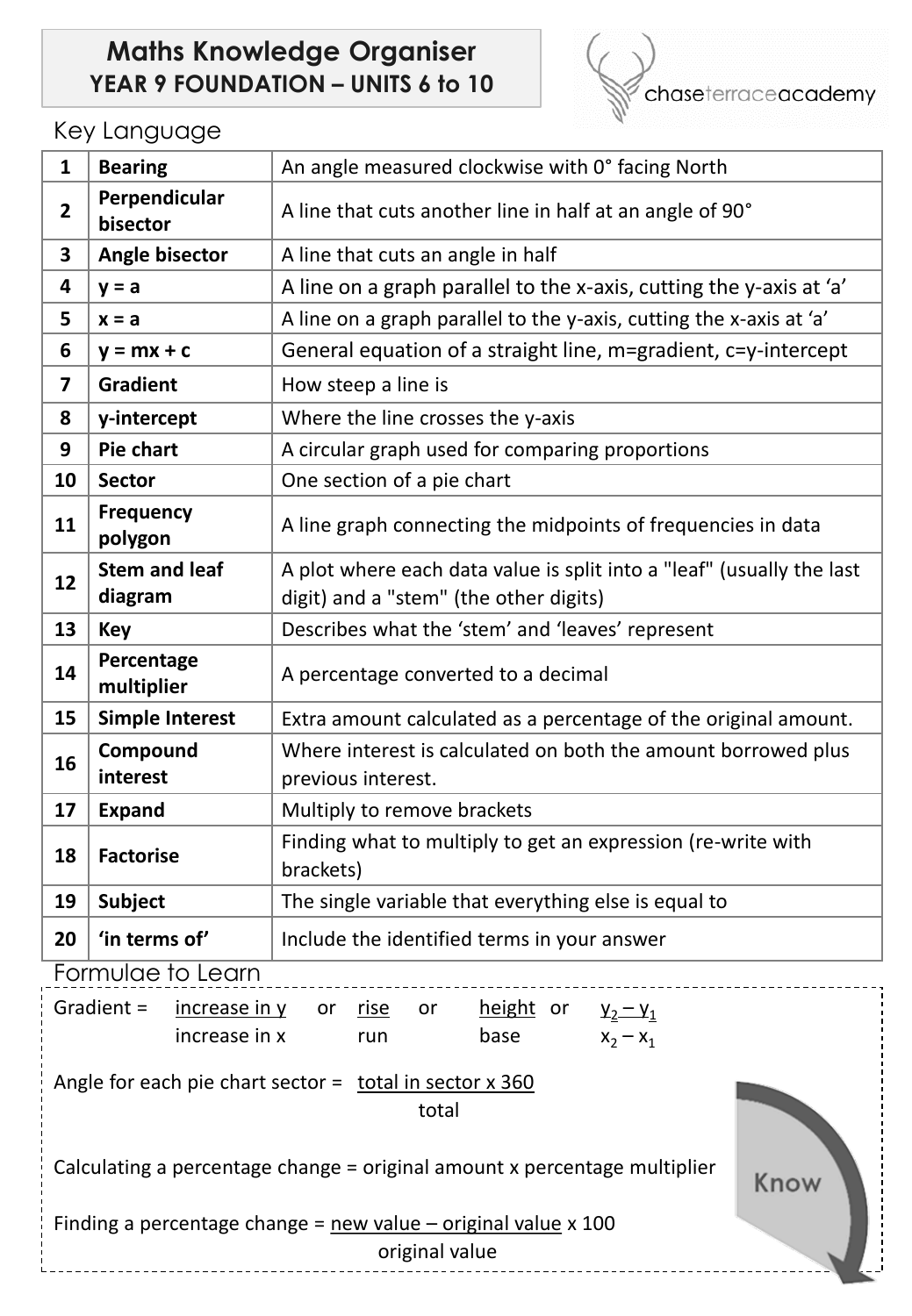

| <b>Fraction</b>     | <b>Decimal</b>      | Percentage |
|---------------------|---------------------|------------|
| $\overline{c}$      | 0.5                 | 50%        |
| $\overline{4}$      | 0.25                | 25%        |
| $\overline{3}$      | 0.333333<br>$0.\,3$ | 33.3%      |
| 3<br>$\overline{4}$ | 0.75                | 75%        |
| $\overline{5}$      | 0.2                 | 20%        |
| 10                  | 0.1                 | 10%        |

Know





**Blue Line Segment is Bisected**